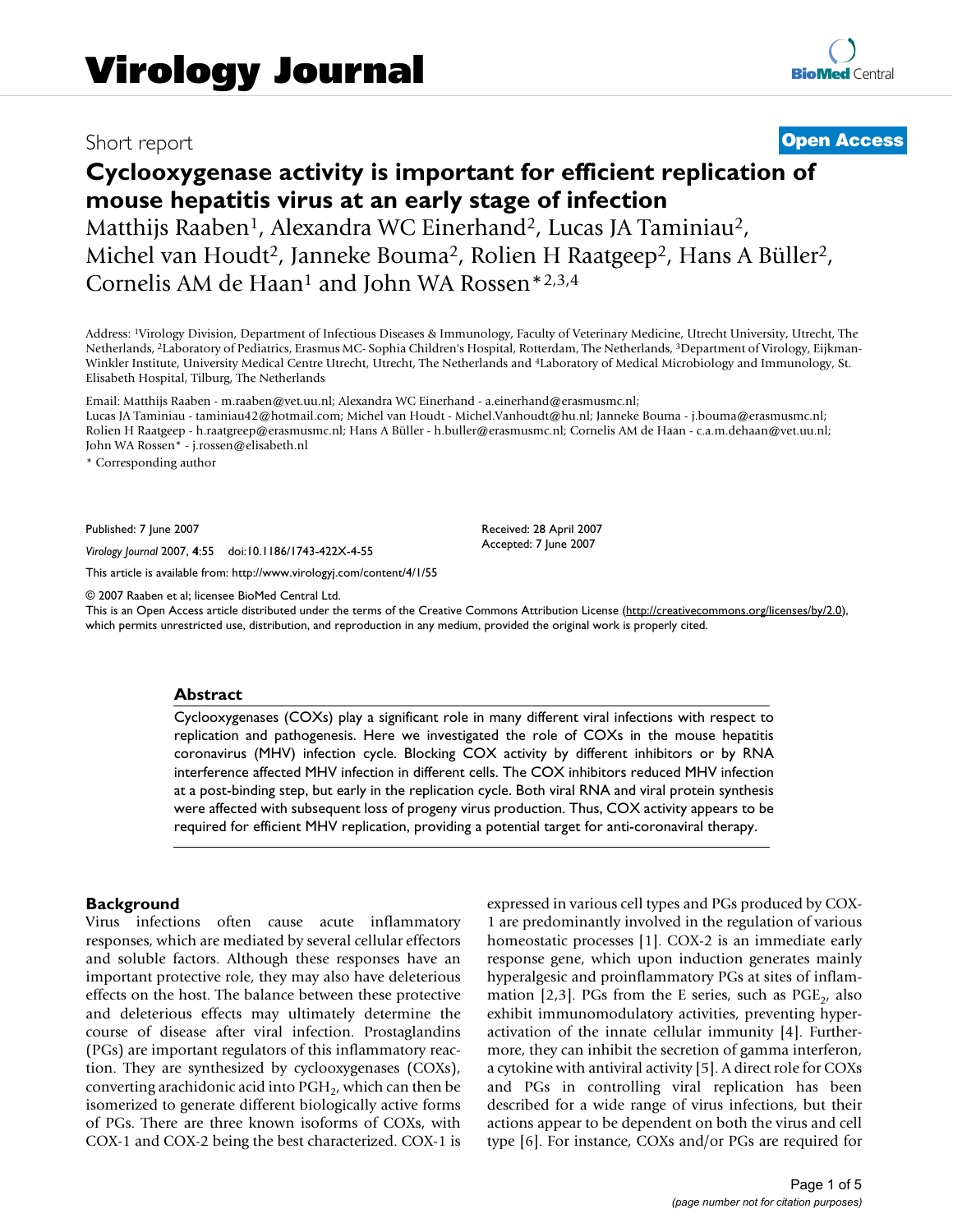efficient replication of herpesviruses [7-13], bovine leukemia virus [14], and rotavirus [15]. In case of human cytomegalovirus, human T-lymphotropic virus type 1, and human immunodeficiency virus type-1  $PGE<sub>2</sub>$  has been shown to stimulate virus replication by activating viral promotors [16-18]. On the other hand, COXs/PGs negatively affect adenovirus replication, as well as replication of human immunodeficiency virus type 1 in macrophages [19,20]. The mechanisms by which COXs and PGs regulate viral replication are largely unclear.

Coronaviruses (CoVs) constitute a family of enveloped, positive-stranded RNA viruses. They are known pathogens in the veterinary field, causing severe diseases in several domestic species [21]. Recently, their relevance has increased considerably with the discovery of several new human CoVs (HCoVs) such as the severe acute respiratory syndrome (SARS)-CoV [22], HCoV-NL63 [23], and HCoV-HKU1 [24]. The role of COXs during CoV infection and pathogenesis is not well understood. MHV strain 3, which causes fulminant hepatitis, was shown to induce the synthesis of  $PGE_2$  in macrophages [25]. However, the exogenous administration of  $PGE<sub>2</sub>$  could completely prevent the development of hepatic necrosis [26]. More recently, two structural proteins from the SARS-CoV were shown to induce the expression of COX-2 *in vitro* [27-29], whereas elevated levels of  $PGE<sub>2</sub>$  were found in the blood of SARS-CoV-infected individuals [30], suggesting a role for COXs and PGs in CoV pathogenesis. However, the requirement for COX activity for CoV replication remains unexplored.

### **Results**

In the present study we investigated the role of COXs in the MHV replication cycle. To this end, Caco-2 cells, stably expressing the MHV receptor glycoprotein (Caco-MHVR) [31], were infected with MHV strain A59 (MHV-A59) at a multiplicity of infection (m.o.i.) of 0.01 in the presence or absence of the COX-1 and COX-2 inhibitors indomethacin and curcumine. The cells were incubated 1 h prior to infection with the inhibitors, and were maintained in the presence of the inhibitors from 30 minutes post infection (p.i.). Cells were fixed at 6 h p.i. with ice-cold methanol, and the number of MHV-infected cells were determined by an indirect immunofluorescence assay (IFA) using anti-MHV antibodies [32]. Possible cytotoxic effects of the inhibitors and their solvents were tested, using cell proliferation reagent WST-1 and lactate dehydrogenase cytotoxicity detection kit (Roche Diagnostics) assays according to the manufacturer's protocol. All inhibitors were used at concentrations that were not toxic to the cells. In the presence of 20 µM indomethacin, MHV infection was reduced by 57%, while curcumine reduced infection by 95% at a concentration of 30  $\mu$ M (Figure 1). Both drugs affected



#### Figure 1

**COX inhibitors are negatively affecting MHV infection**. (A) Caco-MHVR cells were incubated with culture medium (containing a concentration of DMSO similar to that present in the inhibitor solutions), 20  $\mu$ M indomethacin, or 30 µM curcumine 1 h prior to inoculation with MHV-A59 (m.o.i = 0.01). The cells were maintained in the presence of the inhibitors until they were fixed at 6 h p.i. Infected cells were detected by an indirect IFA using an anti-MHV serum and Texas Red conjugated secondary antibodies. Fluorescence was viewed with a Nikon Eclipse E800 microscope. The numbers of MHV-infected cells in the drug-treated cells are presented as a percentage of the average number of infected cells in the mock-treated (control) cell cultures. Data are presented as mean  $\pm$  standard error of mean (n = 6). For statistical analysis a one-way ANOVA with the Tukey-Kramer test was performed using GraphPad Prism version 3.00 for Windows (GraphPad Software). In all tests, *P* < 0.05 was considered statistically significant.

MHV infection in a concentration-dependent manner (data not shown).

Next, we determined the role of the different COX isoforms. The ability of specific COX-1 and COX-2 inhibitors to reduce MHV infection was determined in a similar way as described above. Both SC-560 and NS-398, which inhibit COX-1 and COX-2, respectively, reduced MHV infection by 65–75% at concentrations that were nontoxic to the cells  $(1 \mu M$  and  $0.055 \mu M$  respectively) (Figure 2A). Apparently, the activity of both enzymes is required for efficient MHV replication in Caco-MHVR cells. RNA interference technology was applied to confirm the observation that COX-2 activity is important for MHV replication. Parallel cultures of HeLa cells were transfected with siRNAs (purchased from Dharmacon, Inc.) targeting COX-2, firefly luciferase (FL) (positive control) or GAPDH (specificity control) transcripts for degradation. They were infected at 72 h posttransfection with MHV-FLSrec [33], a recombinant MHV expressing the FL reporter gene, the level of which is a reliable measure for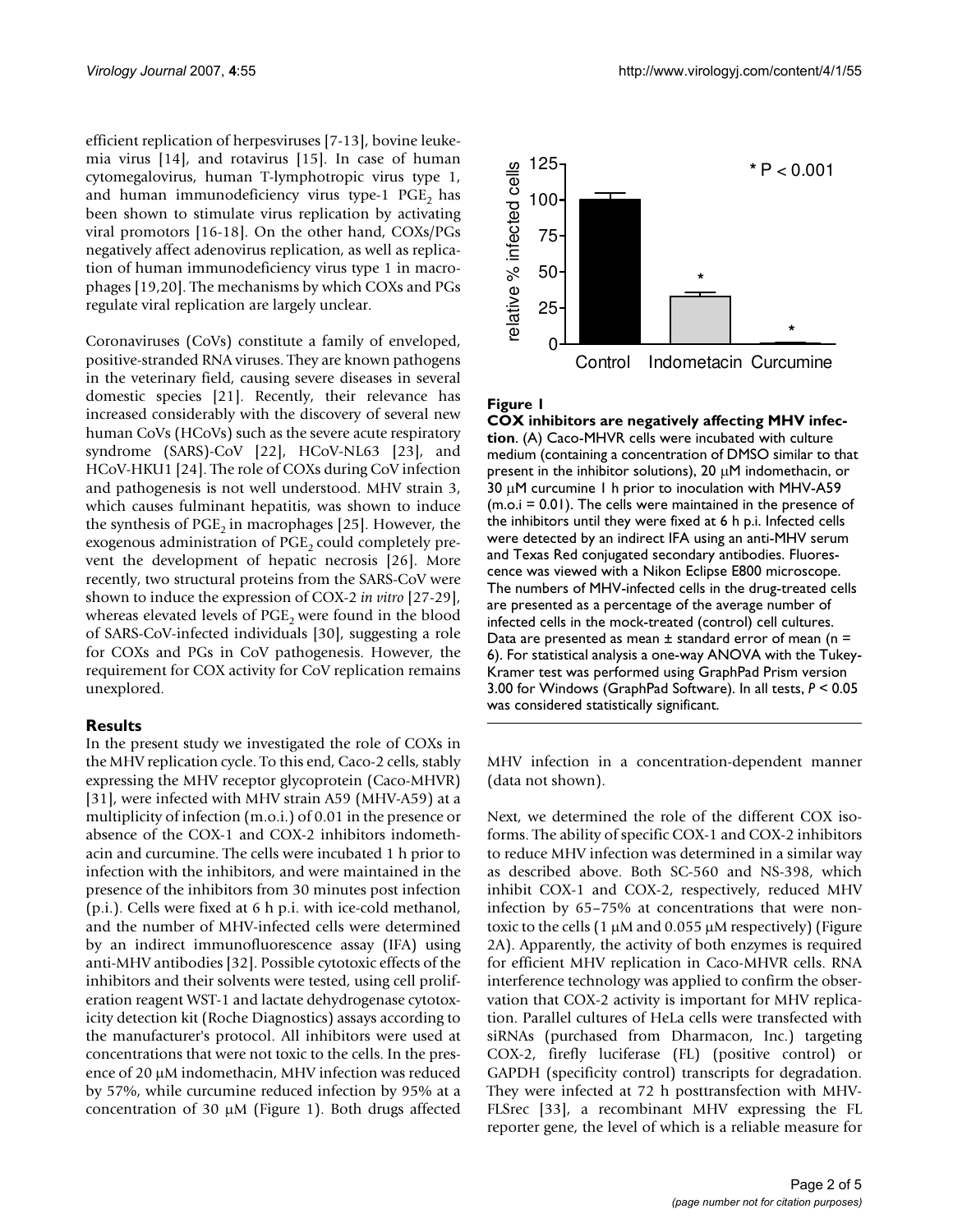MHV replication [34]. Silencing of GAPDH, a cellular housekeeping gene, did not affect FL expression compared to mock-transfected (control) cells (Figure 2B). However, HeLa cells transfected with siRNAs targeting the FL or COX-2 transcripts showed a reduction in FL expression of more than 90% and 65%, respectively. A taqman reverse transcription (RT)-PCR targeting COX-2 mRNA revealed that in cells treated with COX-2 siRNAs, COX-2 mRNA levels were decreased with more than 70% compared to control cells (data not shown). Therefore, these data show the requirement of COX-2 activity for efficient MHV replication.

To determine which step of the MHV replication cycle was affected by the COX inhibitors, the production of infectious particles, of viral protein and of viral RNA was analyzed. For this purpose, Caco-MHVR cells were inoculated with MHV-A59 (m.o.i.  $= 1$ ) in the presence or absence of indomethacin or curcumine. The amount of infectious viral progeny present in cells and culture media was monitored by determining the number of fluorescent focusforming units (ffu) at different time points p.i. Inhibition of COX activity by curcumine and indomethacin resulted in a significant decrease in the yield of infectious viral progeny by more than 95% and 85%, respectively (Figure 3A). In addition, the amount of N protein present in cell lysates was analyzed by Western blotting using a polyclonal anti-MHV serum. N protein expression levels were



#### Figure 2

**Blocking COX-1 or COX-2 activity by specific inhibitors, or by siRNAs targeting COX-2 mRNA reduce MHV infection**. (A) Caco-MHVR cells were incubated with COX-1 (SC-560; 1  $\mu$ M) or COX-2 (NS-398; 0.055  $\mu$ M) inhibitor 1 h prior to inoculation with MHV-A59 (m.o.i. = 0.01) and were maintained in the presence of the inhibitors until they were fixed. The numbers of MHV-infected cells were determined with an indirect IFA and are presented as described in the legend of Figure 1. (B) HeLa cells were transfected with 10 nM siRNAs, targeting the indicated transcripts, 72 h prior to inoculation with MHV-FLSrec. Cell viability was measured for 30 minutes at 6 h p.i. using a WST-1 assay as described previously [37], after which the intracellular luciferase levels were determined as relative light units (RLU). Luciferase levels in siRNA-transfected cells are expressed as a percentage of the levels in the mock-transfected (control) cells and were corrected for the percentage of viable cells  $(n = 3)$ .

markedly reduced by curcumine (86% reduction), and to a lesser extent by indomethacin (24%) (Figure 3B). Consistent with these results, much smaller syncytia were observed after infection of Caco-MHVR cells in the presence of the COX inhibitors (Figure 3C). Reduced expression levels of the MHV S protein, which is responsible for cell-cell fusion in MHV-infected cells [35] are likely to explain the lack of syncytium formation after COXs inhibition. Finally, viral RNA synthesis was analyzed in the presence of COX inhibitors. At 6 h p.i., total RNA was iso-



#### Figure 3

**Indomethacin and curcumine inhibit MHV replication at the level of RNA synthesis**. Caco-MHVR cells were incubated with and maintained in culture medium containing DMSO, 20 µM indomethacin, or 30 µM curcumine as described in figure legend 1. After 1 h, the cells were inoculated with MHV-A59 (m.o.i.  $= 1$ ). At 6 and 9 h p.i., supernatants were collected and cells were harvested to isolate infectious viral particles, proteins and total RNA. (A) Caco-MHVR cells were inoculated with serial dilutions of combined supernatants and cleared cell homogenates from mock-treated (black bars), indomethacin-treated (grey bars) and curcumine-treated (white bars) cultures collected at 6 and 9 h p.i. The amount of ffu in the samples was determined with an indirect IFA as described in the legend of Figure 1 (n = 3). (B) Protein samples were analyzed on a SDS-15% polyacrylamide gel followed by Western blotting using the polyclonal anti-MHV serum. The N protein levels and the percentage of reduction (normalized for β-tubulin expression (data not shown)) in drug-treated cells compared to mocktreated cells are indicated. (C) The size of the observed syncytia was measured by counting the number of nuclei per syncytium of MHV-infected cells in the absence or presence of 20 µM indomethacin. (D) The expression levels of the N gene of MHV were determined by Taqman RT-PCR using primers 2915 (5'-GCCTCGCCAAAAGAGGACT-3') and 2916 (5'-GGGCCTCTCTTTCCAAAACAC-3') and a dual labeled probe (5'-6-FAM-CAAACAAGCAGTGCCCAGT-GCAGC-TAMRA-3'). The relative amount of viral RNA in the drug-treated cells was expressed as a percentage of the average amount of viral RNA in the mock-treated cells.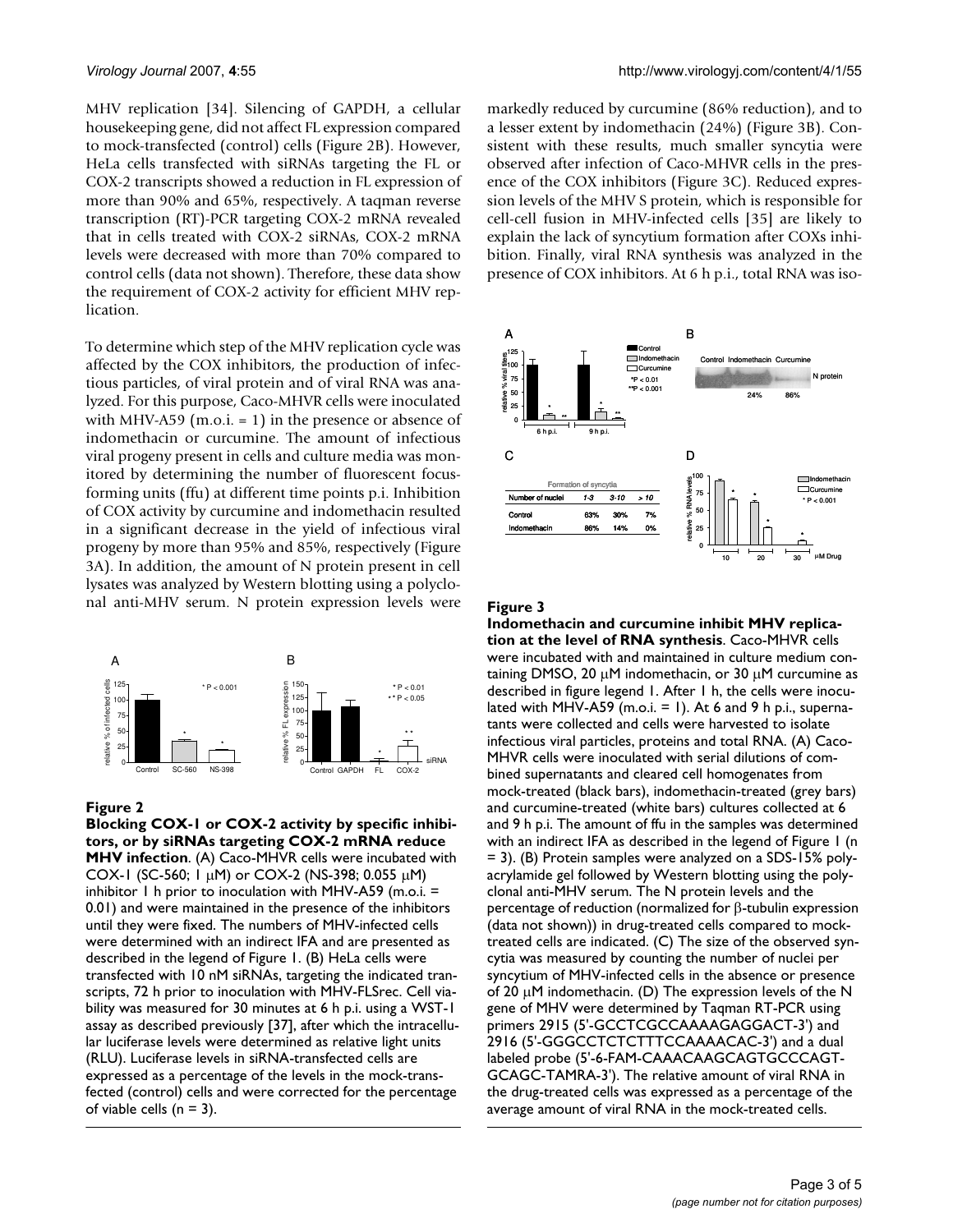lated and viral RNA synthesis was monitored by Taqman RT-PCR using a probe and primers that detect the N gene (details in legend Figure 3). Indomethacin and curcumine both inhibited viral RNA synthesis in a dose-dependent manner (Figure 3D). These results indicate that the COX inhibitors interfere with viral RNA and protein synthesis and consequently affect the production of infectious particles. In agreement with our findings, a recent study described the potent antiviral effect of indomethacin on SARS and canine coronavirus (CCoV) replication [36].

To study the kinetics of inhibition of MHV replication in more detail Caco-MHVR cells were inoculated with MHV-A59 (m.o.i. =  $0.01$ ) for 2 h at  $4^{\circ}$ C to allow binding of the virus to the cells without entry. After removing any unbound viral particles, the cells were placed at 37°C to induce virus entry and 20 µM indomethacin was added at the time points indicated (Figure 4). MHV infection was significantly reduced, as measured by the indirect IFA described above, if indomethacin was added up to 1 h after the cells were placed at 37°C. The maximum inhibitory effect was obtained when indomethacin was added immediately after the cells were placed at 37°C. No significant inhibition of the infection was observed if indomethacin was added 2 h after the cells were placed at 37°C. This result demonstrates that COX activity plays an important role early in the virus infection cycle, at a postbinding step. Thus, COX activity might either be required for efficient entry or for an initial step in RNA replication.



### Figure 4

**COX inhibition affects MHV infection at a post-binding step**. Caco-MHVR cells were inoculated with MHV-A59  $(m.o.i. = 0.01)$  at  $4^{\circ}$ C for 2 h. Subsequently, cells were placed at 37°C and 20 µM indomethacin was added to the culture medium immediately  $(t = 0 h$  post binding) or at the indicated times. Cells were maintained in culture medium containing indomethacin until they were fixed at 6 h post-binding. The numbers of infected cells are presented as described in the legend of Figure 1 ( $n = 3$ ).

Similarly, rotavirus replication was also negatively affected by the addition of COX inhibitors early, but not late in the infection cycle [15]. In conclusion, our results clearly show that COX activity is required for efficient virus replication *in vitro* early during MHV infection. These findings may offer new possibilities for anti-CoV therapy.

### **Competing interests**

The author(s) declare that they have no competing interests.

#### **Authors' contributions**

MR, LJAT, MvH, JB, JWAR, and RR conducted all the experiments. MR wrote the manuscript. AWCE, HAB, CAMdeH, and JWAR coordinated the research efforts and assisted with writing the manuscript. All authors read and approved the final manuscript.

#### **Acknowledgements**

This work was supported by grants from the Sophia Foundation for Medical Research, Rotterdam, The Netherlands, and The Netherlands Organization for Scientific Research.

#### **References**

- 1. Spencer AG, Woods JW, Arakawa T, Singer, Smith WL: **[Subcellular](http://www.ncbi.nlm.nih.gov/entrez/query.fcgi?cmd=Retrieve&db=PubMed&dopt=Abstract&list_uids=9545330) [localization of prostaglandin endoperoxide H synthases-1](http://www.ncbi.nlm.nih.gov/entrez/query.fcgi?cmd=Retrieve&db=PubMed&dopt=Abstract&list_uids=9545330) [and -2 by immunoelectron microscopy.](http://www.ncbi.nlm.nih.gov/entrez/query.fcgi?cmd=Retrieve&db=PubMed&dopt=Abstract&list_uids=9545330)** *J Biol Chem* 1998, **273(16):**9886-9893.
- 2. Newton R, Kuitert LM, Bergmann M, Adcock IM, Barnes PJ: **[Evi](http://www.ncbi.nlm.nih.gov/entrez/query.fcgi?cmd=Retrieve&db=PubMed&dopt=Abstract&list_uids=9266823)[dence for involvement of NF-kappaB in the transcriptional](http://www.ncbi.nlm.nih.gov/entrez/query.fcgi?cmd=Retrieve&db=PubMed&dopt=Abstract&list_uids=9266823) [control of COX-2 gene expression by IL-1beta.](http://www.ncbi.nlm.nih.gov/entrez/query.fcgi?cmd=Retrieve&db=PubMed&dopt=Abstract&list_uids=9266823)** *Biochem Biophys Res Commun* 1997, **237(1):**28-32.
- 3. Newton R, Stevens DA, Hart LA, Lindsay M, Adcock IM, Barnes PJ: **Superinduction of COX-2 mRNA by cycloheximide and [interleukin-1beta involves increased transcription and corre](http://www.ncbi.nlm.nih.gov/entrez/query.fcgi?cmd=Retrieve&db=PubMed&dopt=Abstract&list_uids=9414112)[lates with increased NF-kappaB and JNK activation.](http://www.ncbi.nlm.nih.gov/entrez/query.fcgi?cmd=Retrieve&db=PubMed&dopt=Abstract&list_uids=9414112)** *FEBS Lett* 1997, **418(1-2):**135-138.
- 4. Betz M, Fox BS: **[Prostaglandin E2 inhibits production of Th1](http://www.ncbi.nlm.nih.gov/entrez/query.fcgi?cmd=Retrieve&db=PubMed&dopt=Abstract&list_uids=1845802) [lymphokines but not of Th2 lymphokines.](http://www.ncbi.nlm.nih.gov/entrez/query.fcgi?cmd=Retrieve&db=PubMed&dopt=Abstract&list_uids=1845802)** *J Immunol* 1991, **146(1):**108-113.
- 5. Hasler F, Bluestein HG, Zvaifler NJ, Epstein LB: **[Analysis of the](http://www.ncbi.nlm.nih.gov/entrez/query.fcgi?cmd=Retrieve&db=PubMed&dopt=Abstract&list_uids=6306107) defects responsible for the impaired regulation of EBV[induced B cell proliferation by rheumatoid arthritis lym](http://www.ncbi.nlm.nih.gov/entrez/query.fcgi?cmd=Retrieve&db=PubMed&dopt=Abstract&list_uids=6306107)phocytes. II. Role of monocytes and the increased sensitivity [of rheumatoid arthritis lymphocytes to prostaglandin E.](http://www.ncbi.nlm.nih.gov/entrez/query.fcgi?cmd=Retrieve&db=PubMed&dopt=Abstract&list_uids=6306107)** *J Immunol* 1983, **131(2):**768-772.
- 6. Steer SA, Corbett JA: **[The role and regulation of COX-2 during](http://www.ncbi.nlm.nih.gov/entrez/query.fcgi?cmd=Retrieve&db=PubMed&dopt=Abstract&list_uids=14733733) [viral infection.](http://www.ncbi.nlm.nih.gov/entrez/query.fcgi?cmd=Retrieve&db=PubMed&dopt=Abstract&list_uids=14733733)** *Viral Immunol* 2003, **16(4):**447-460.
- 7. Baker DA, Thomas J, Epstein J, Possilico D, Stone ML: **[The effect of](http://www.ncbi.nlm.nih.gov/entrez/query.fcgi?cmd=Retrieve&db=PubMed&dopt=Abstract&list_uids=6289665) [prostaglandins on the multiplication and cell-to-cell spread](http://www.ncbi.nlm.nih.gov/entrez/query.fcgi?cmd=Retrieve&db=PubMed&dopt=Abstract&list_uids=6289665) [of herpes simplex virus type 2 in vitro.](http://www.ncbi.nlm.nih.gov/entrez/query.fcgi?cmd=Retrieve&db=PubMed&dopt=Abstract&list_uids=6289665)** *Am J Obstet Gynecol* 1982, **144(3):**346-349.
- 8. Janelle ME, Gravel A, Gosselin J, Tremblay MJ, Flamand L: **[Activation](http://www.ncbi.nlm.nih.gov/entrez/query.fcgi?cmd=Retrieve&db=PubMed&dopt=Abstract&list_uids=12068008) of monocyte cyclooxygenase-2 gene expression by human [herpesvirus 6. Role for cyclic AMP-responsive element-bind](http://www.ncbi.nlm.nih.gov/entrez/query.fcgi?cmd=Retrieve&db=PubMed&dopt=Abstract&list_uids=12068008)[ing protein and activator protein-1.](http://www.ncbi.nlm.nih.gov/entrez/query.fcgi?cmd=Retrieve&db=PubMed&dopt=Abstract&list_uids=12068008)** *J Biol Chem* 2002, **277(34):**30665-30674.
- 9. Symensma TL, Martinez-Guzman D, Jia Q, Bortz E, Wu TT, Rudra-Ganguly N, Cole S, Herschman H, Sun R: **[COX-2 induction during](http://www.ncbi.nlm.nih.gov/entrez/query.fcgi?cmd=Retrieve&db=PubMed&dopt=Abstract&list_uids=14610197) [murine gammaherpesvirus 68 infection leads to enhance](http://www.ncbi.nlm.nih.gov/entrez/query.fcgi?cmd=Retrieve&db=PubMed&dopt=Abstract&list_uids=14610197)[ment of viral gene expression.](http://www.ncbi.nlm.nih.gov/entrez/query.fcgi?cmd=Retrieve&db=PubMed&dopt=Abstract&list_uids=14610197)** *J Virol* 2003, **77(23):**12753-12763.
- 10. Thiry E, Mignon B, Thalasso F, Pastoret PP: **[Effect of prostagland](http://www.ncbi.nlm.nih.gov/entrez/query.fcgi?cmd=Retrieve&db=PubMed&dopt=Abstract&list_uids=2852912)[ins PGE2 and PGF alpha 2 on the mean plaque size of bovine](http://www.ncbi.nlm.nih.gov/entrez/query.fcgi?cmd=Retrieve&db=PubMed&dopt=Abstract&list_uids=2852912) [herpesvirus 1.](http://www.ncbi.nlm.nih.gov/entrez/query.fcgi?cmd=Retrieve&db=PubMed&dopt=Abstract&list_uids=2852912)** *Ann Rech Vet* 1988, **19(4):**291-293.
- 11. Zhu H, Cong JP, Yu D, Bresnahan WA, Shenk TE: **[Inhibition of](http://www.ncbi.nlm.nih.gov/entrez/query.fcgi?cmd=Retrieve&db=PubMed&dopt=Abstract&list_uids=11867761) [cyclooxygenase 2 blocks human cytomegalovirus replica](http://www.ncbi.nlm.nih.gov/entrez/query.fcgi?cmd=Retrieve&db=PubMed&dopt=Abstract&list_uids=11867761)[tion.](http://www.ncbi.nlm.nih.gov/entrez/query.fcgi?cmd=Retrieve&db=PubMed&dopt=Abstract&list_uids=11867761)** *Proc Natl Acad Sci U S A* 2002, **99(6):**3932-3937.